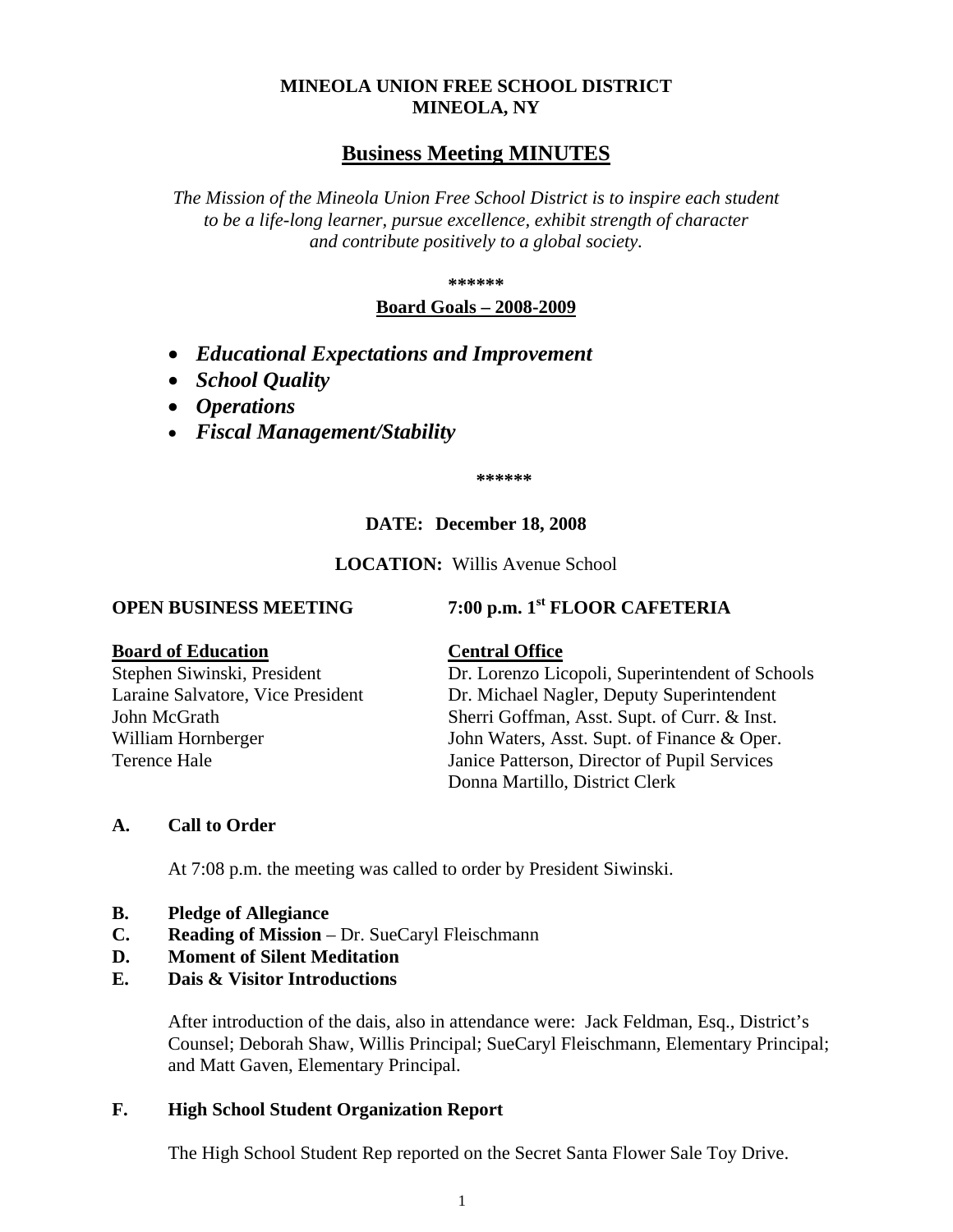## **G. Old Business**

## **H. New Business**

## **I. Consensus Agenda**

## **1. Accepting of Minutes**

a. That the Board of Education accepts the minutes of the November 6, 2008 (Workshop); November 10, 2008 (Special Hearing); November 20, 2008 (Business); and November 25, 2008 (Special) Meetings as presented.

## **2. Instruction**

- a. Resignations/Leave of Absence
	- 1. That the Board of Education accepts the resignation of Laura McNally, Permanent Substitute Teacher, effective December 1, 2008.

## b. Appointments

- 1. That the Board of Education approves the appointment of Daniela LoVerde, Girls JV Lacrosse Coach (Fills vacancy due to resignation of Nicole Ippolito); stipend, step 1, \$4,256.00 for the 2008-2009 school year Winter Interscholastic Season.
- 2. That the Board of Education approves the addition of the following individuals to the Per Diem Substitute Teacher list for the 2008- 2009 school year at \$90.00 per day:

| Doreen Costanzo | Early Childhood Education (Birth-Grade 2)  |
|-----------------|--------------------------------------------|
| Jillian Daino   | Students with Disabilities (Birth-Grade 2) |
|                 | Students with Disabilities (Grades 1-6)    |
|                 | Early Childhood Education (Birth-Grade 2)  |
|                 | Childhood Education (Grades 1-6)           |
| Jennifer Devlin | PreK-Grade 6                               |
| Vanessa Ricci   | <b>Physical Education</b>                  |

- 3. That the Board of Education approves the appointment of Leigh Johnson, to the position of Leave Replacement Math Teacher for Kim Stopanio, effective December 10, 2008 to on or before June 30, 2009; salary: Days 1-20, \$90.00; Days 21-39, \$100.00; Days 40-55, \$110.00; Day 46 gets contract salary of BA, Step 1, \$54,259.00 pro-rated.
- 4. That the Board of Education approves the following Fine & Performing Arts Clubs and Stipend for the 2008-2009 school year:

Regina Carvalho, Chaperone for HS Marching Band; stipend \$444.57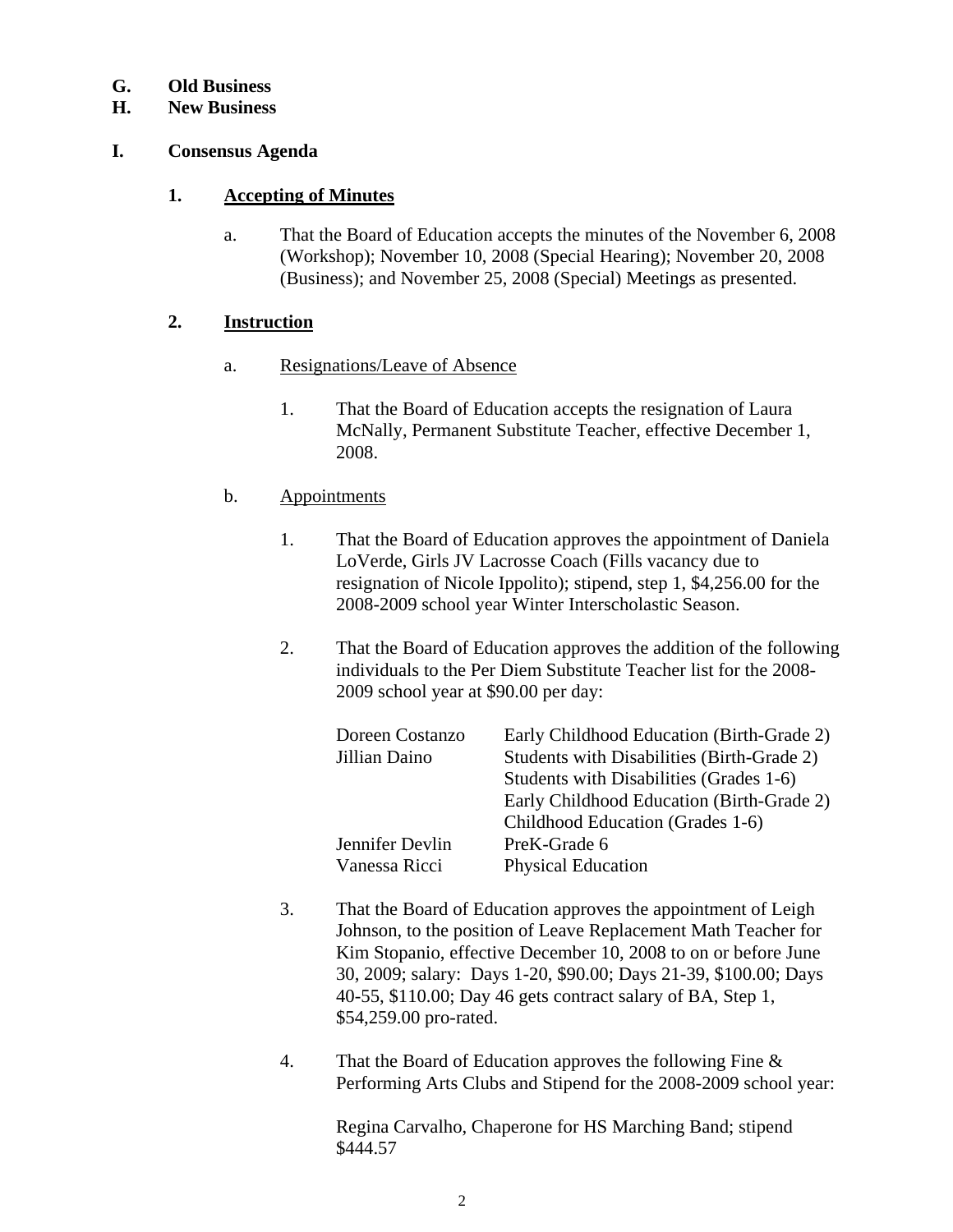5. That the Board of Education amends the stipend of Frank Massaro, JV Wrestling Coach, previously approved at the November 6, 2008 Board Workshop Meeting from \$6,039.00 to \$5,835.00 for the 2008-2009 Winter Interscholastic Season.

## **2.1. Instruction: Committee on Special Education Actions**

a. That the Board of Education approves the CSE/CPSE/SCSE recommendations for programs and services for students with IEPs for the time period from November 1, 2008 to November 30, 2008 as set forth in Confidential Attachment "A".

## **2.2. Instruction: Contracted Instructional Services**

a. That the Board of Education approves a contract between the Mineola Union Free School District and North Shore University Hospital/Fay J. Lindner Center for Autism for the 2008-2009 school year. Fee schedule as follows:

| Comprehensive Transdisciplinary                |                    |
|------------------------------------------------|--------------------|
| Evaluation with observation                    | \$3,000.00         |
| Without observation                            | \$3,300.00         |
| Psychologist/Special Educator (M.A.)           | $$100.00$ per hour |
| Social Worker (MSW)                            | \$100.00 per hour  |
| Psychologist/Special Educator (M.A., B.C.B.A.) | \$125.00 per hour  |
| Sp/Language Pathologist (M.A., CCC-SLP)        | \$150.00 per hour  |
| Psychologist (Ph.D.)                           | $175.00$ per hour  |
| Physician (M.D.)                               | \$250.00 per hour  |

- b. That the Board of Education approves a contract between the Mineola Union Free School District and Child Abuse and Prevention Services to provide training for school personnel for the 2008-2009 school year, \$300.00 for a two hour session.
- c. That the Board of Education approves a contract between the Mineola Union Free School District and East Norwich Central School District for students parentally placed in a private school outside of the Mineola School District to receive special education services from Oyster Bay-East Norwich Central School District where the private school is located, for the 2008-2009 school year. Cost to the Mineola School District derived from Education Law Section 3602-c, and related provisions of the Education Law and Regulations of the Commissioner of Education; and that these statutes and regulations may define the maximum costs that may be charged hereunder.

## **2.3. Instruction: Student Actions**

a. That the Board of Education tentatively approves a student exchange trip to Ovar, Portugal in April 2009, at no cost to the district, pending final submission of itinerary.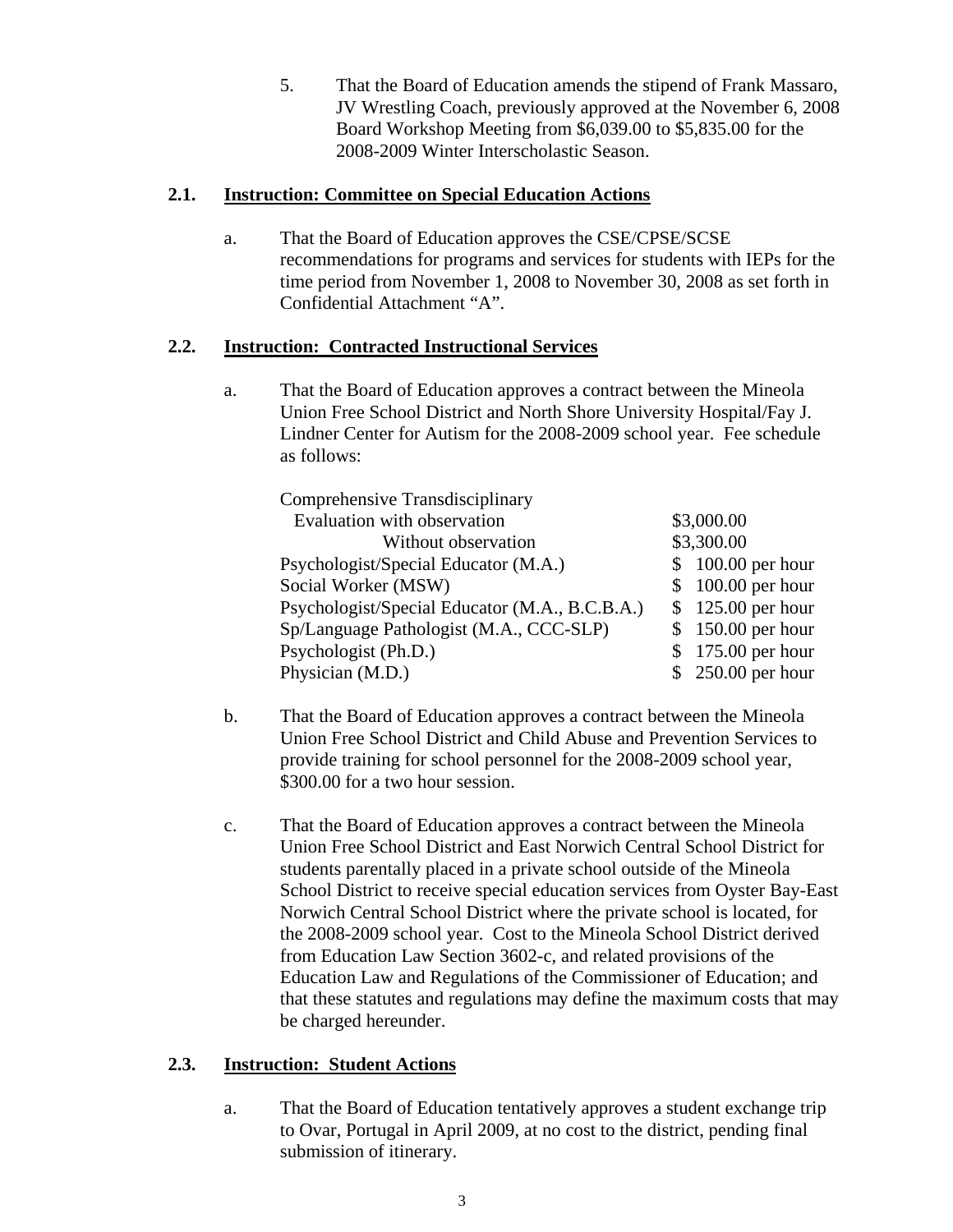## **2.4. Instruction: Other**

## **3. Civil Service**

- a. Resignations/Leave of Absence
	- 1. That the Board of Education grants an unpaid leave of absence to Madeline Cegelski, part time Teacher Aide, effective January 17, 2009 through February 20, 2009.

## b. Appointments

- 1. That the Board of Education approves the appointment of Joanna Tangel to Teacher Aide part time to replace Anne Ressa, effective December 1, 2008; salary, Step 1, \$13.74 per hour.
- 2. That the Board of Education approves the appointment of Colleen Greco-Hoops to the position of part time Teacher Aide to replace Mary Beth Spollen, effective December 8, 2008; salary, Step 1, \$13.74 per hour.
- 3. That the Board of Education approves the appointment of Keri Sullivan to the position of part time Teacher Aide, effective December 18, 2008; salary, Step 1, \$13.74 per hour.
- 4. That the board of Education approves the addition of the following individuals to the support staff substitute list effective December 1, 2008:

| Teacher Aide Sub   | \$13.74 |
|--------------------|---------|
| Teacher Aide Sub   | \$13.74 |
| Teacher Aide Sub   | \$13.74 |
| Teacher Aide Sub   | \$13.74 |
| Teacher Aide Sub   | \$13.74 |
| Teacher Aide Sub   | \$13.74 |
| <b>Cleaner Sub</b> | \$12.25 |
|                    |         |

## **4. Business/Finance**

- a. Treasurer's Report
	- 1. That the Board of Education accepts the Treasurer's Report for the period ending October 31, 2008 and directed that it be placed on file.
- b. Approval of Invoices and Payroll
	- 1. That the Board of Education approves the Invoices and Payroll for the period ending November 30, 2008.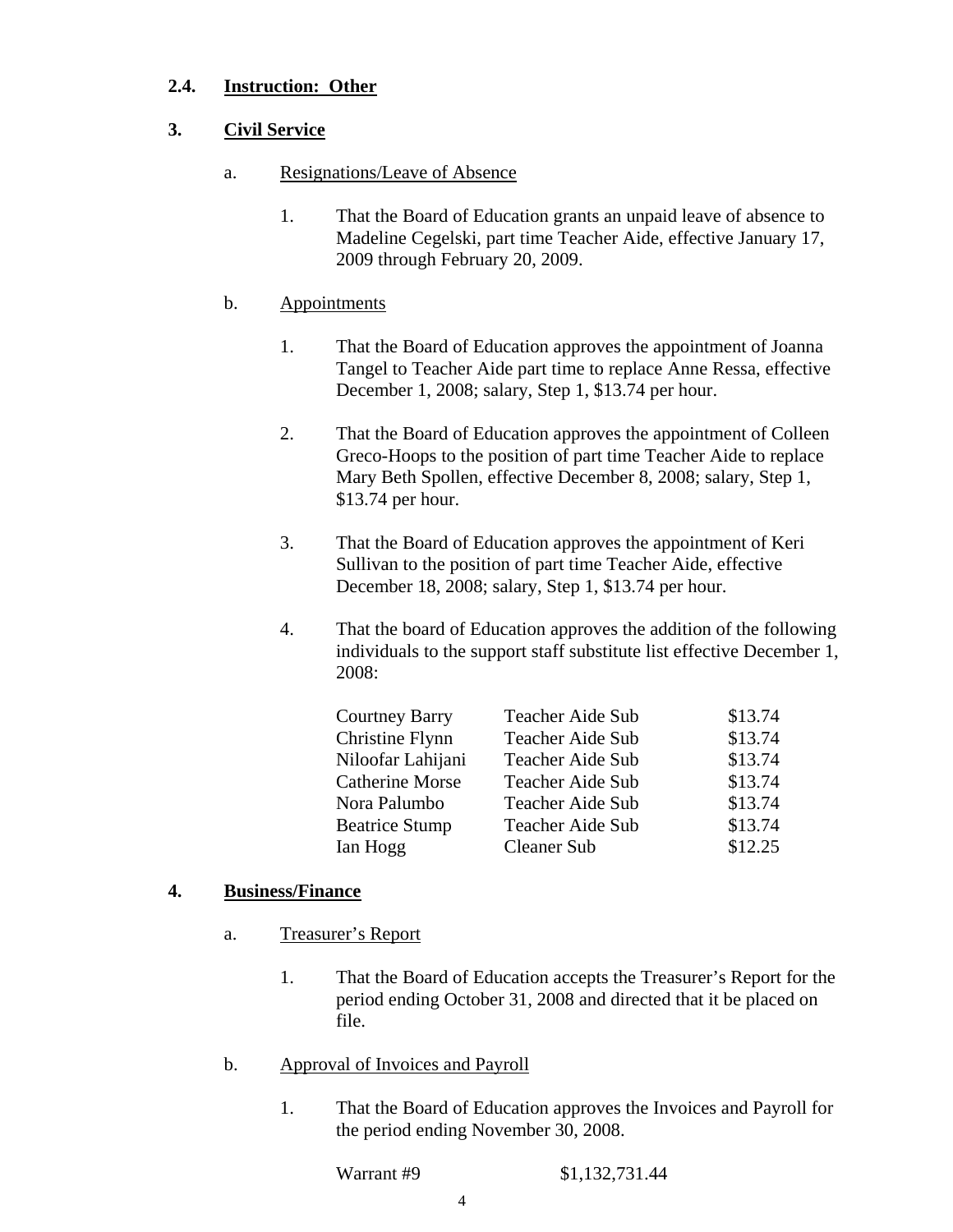| Warrant #10               | \$1,209,760.74   |
|---------------------------|------------------|
| Voids                     | 842.04 Cr.<br>\$ |
| <b>Credits to Expense</b> | 80,972.71 Cr.    |
| <b>TOTAL EXPENSES</b>     | \$2,260,677.43   |
|                           |                  |
| PAYROLL #9 & #10          |                  |
| General                   | \$3,976,808.95   |
| Fund F                    | 57,814.30        |
| <b>TOTAL PAYROLL</b>      | \$4,034,623.25   |

## c. Increase Budget Appropriation Code

1. That the Board of Education increase Budget Appropriation Code 2630.200.00.2930 by \$5,355.00 with the monies generated from the Computer sale to be used to purchase additional computer equipment for the district.

## d. Mileage Reimbursement Rate Adjustment

1. That the Board of Education amends the mileage reimbursement rate from \$.585 per mile decreased to \$.55 per mile, as per the new Federal rate, effective January 1, 2009.

## **4.1. Business/Finance: Contract Approvals**

## **4.2. Business/Finance: Bids**

a. That the Board of Education approves the participation of the Mineola Union Free School District in the following BOCES Coop Bids at an aidable fee of \$350.00 each:

| 07/08-048X | HVAC Maintenance and Installation, Ext. #1 |
|------------|--------------------------------------------|
| 06/07-044A | Electrical Supplies, Ext. #2               |
| 08/09-068  | Plumbing and Heating Supplies              |
| 08/09-062  | Reconditioning of Athletic Equipment       |

## **4.3. Business/Finance: Change Order**

a. That the Board of Education approves Change Orders G-02 and G-03 with Rockmore Contracting Corp. for an increase to their contract in the amount of \$2,927.00.

## **5. Other**

**RESOLUTION #38 – BE IT RESOLVED THAT** the Board of Education approves Consensus Agenda items I.1. through I.4.3.a. as presented.

**Motion:** Laraine Salvatore **Second:** Terence Hale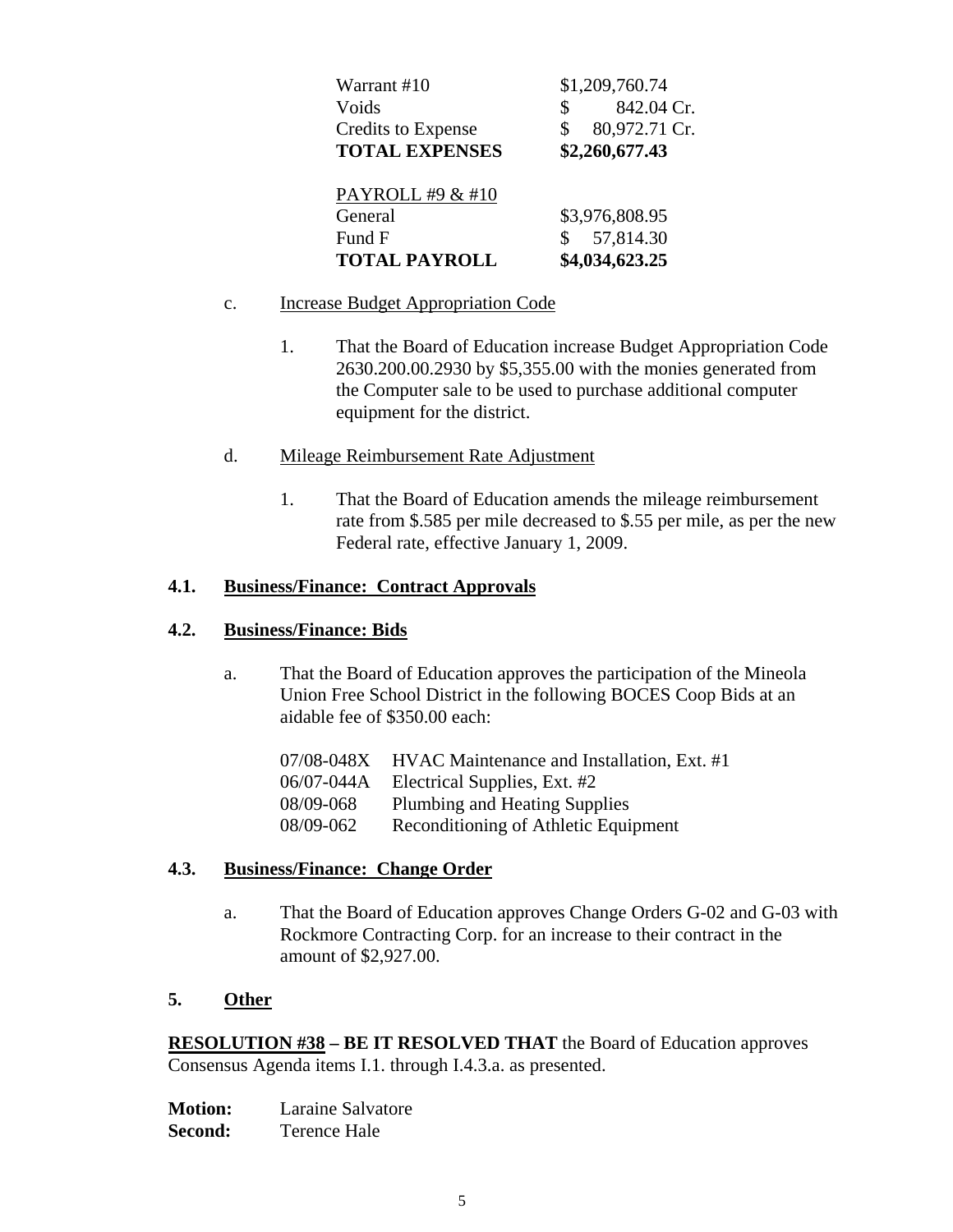|    | Discussion:               | Ms. Salvatore questioned, Item I.4.3.a. (Change Order), why there was a<br>need to increase Rockmore's Contract. Mr. Waters explained it was a<br>result of the work done in the Middle School gym, units had to be taken<br>off the walls and the newly painted walls needed to be touched up, which<br>was not part of the original project. Ms. Salvatore asked if the project<br>went out for bid. Mr. Waters responded, yes.<br>President Siwinski stated that two items needed to be removed from the<br>agenda.<br>A motion was made to amend Consensus Agenda, Resolution #38, with<br>the removal of items I.3.a.2 (Family Medical Leave of Absence, Susan<br>Camarda) and item I.3.a.3. (Resignation for the Purpose of Retirement,<br>Joan Selvin).<br>Stephen Siwinski<br>William Hornberger<br>Dr. Nagler explained that one person was able to regain her health and<br>return to work; and in the other situation there was a mix up with time<br>benefits and the person decided not to retire. |     |      |
|----|---------------------------|-----------------------------------------------------------------------------------------------------------------------------------------------------------------------------------------------------------------------------------------------------------------------------------------------------------------------------------------------------------------------------------------------------------------------------------------------------------------------------------------------------------------------------------------------------------------------------------------------------------------------------------------------------------------------------------------------------------------------------------------------------------------------------------------------------------------------------------------------------------------------------------------------------------------------------------------------------------------------------------------------------------------|-----|------|
|    |                           |                                                                                                                                                                                                                                                                                                                                                                                                                                                                                                                                                                                                                                                                                                                                                                                                                                                                                                                                                                                                                 |     |      |
|    |                           |                                                                                                                                                                                                                                                                                                                                                                                                                                                                                                                                                                                                                                                                                                                                                                                                                                                                                                                                                                                                                 |     |      |
|    | <b>Motion:</b><br>Second: |                                                                                                                                                                                                                                                                                                                                                                                                                                                                                                                                                                                                                                                                                                                                                                                                                                                                                                                                                                                                                 |     |      |
|    | <b>Discussion:</b>        |                                                                                                                                                                                                                                                                                                                                                                                                                                                                                                                                                                                                                                                                                                                                                                                                                                                                                                                                                                                                                 |     |      |
|    | Yes:                      | <b>Terence Hale</b><br>William Hornberger<br>John McGrath<br>Laraine Salvatore<br>Stephen Siwinski                                                                                                                                                                                                                                                                                                                                                                                                                                                                                                                                                                                                                                                                                                                                                                                                                                                                                                              | No: | None |
|    | Passed:                   | Yes                                                                                                                                                                                                                                                                                                                                                                                                                                                                                                                                                                                                                                                                                                                                                                                                                                                                                                                                                                                                             |     |      |
|    |                           | The Board now voted on Resolution #38 as amended with the removal of<br>items I.3.a.2. and I.3.a.3. as presented.                                                                                                                                                                                                                                                                                                                                                                                                                                                                                                                                                                                                                                                                                                                                                                                                                                                                                               |     |      |
|    | Yes:                      | <b>Terence Hale</b><br>William Hornberger<br>John McGrath<br>Laraine Salvatore<br>Stephen Siwinski                                                                                                                                                                                                                                                                                                                                                                                                                                                                                                                                                                                                                                                                                                                                                                                                                                                                                                              | No: | None |
|    | Passed:                   | Yes                                                                                                                                                                                                                                                                                                                                                                                                                                                                                                                                                                                                                                                                                                                                                                                                                                                                                                                                                                                                             |     |      |
| J. |                           | <b>Public Comments</b>                                                                                                                                                                                                                                                                                                                                                                                                                                                                                                                                                                                                                                                                                                                                                                                                                                                                                                                                                                                          |     |      |
|    |                           | No public comments at this time.                                                                                                                                                                                                                                                                                                                                                                                                                                                                                                                                                                                                                                                                                                                                                                                                                                                                                                                                                                                |     |      |

# **K. Board of Education Reports**

• Comments from Board President

President Siwinski announced he received a flyer with information regarding an Economic Summit held at Old Westbury Wheatley School Auditorium on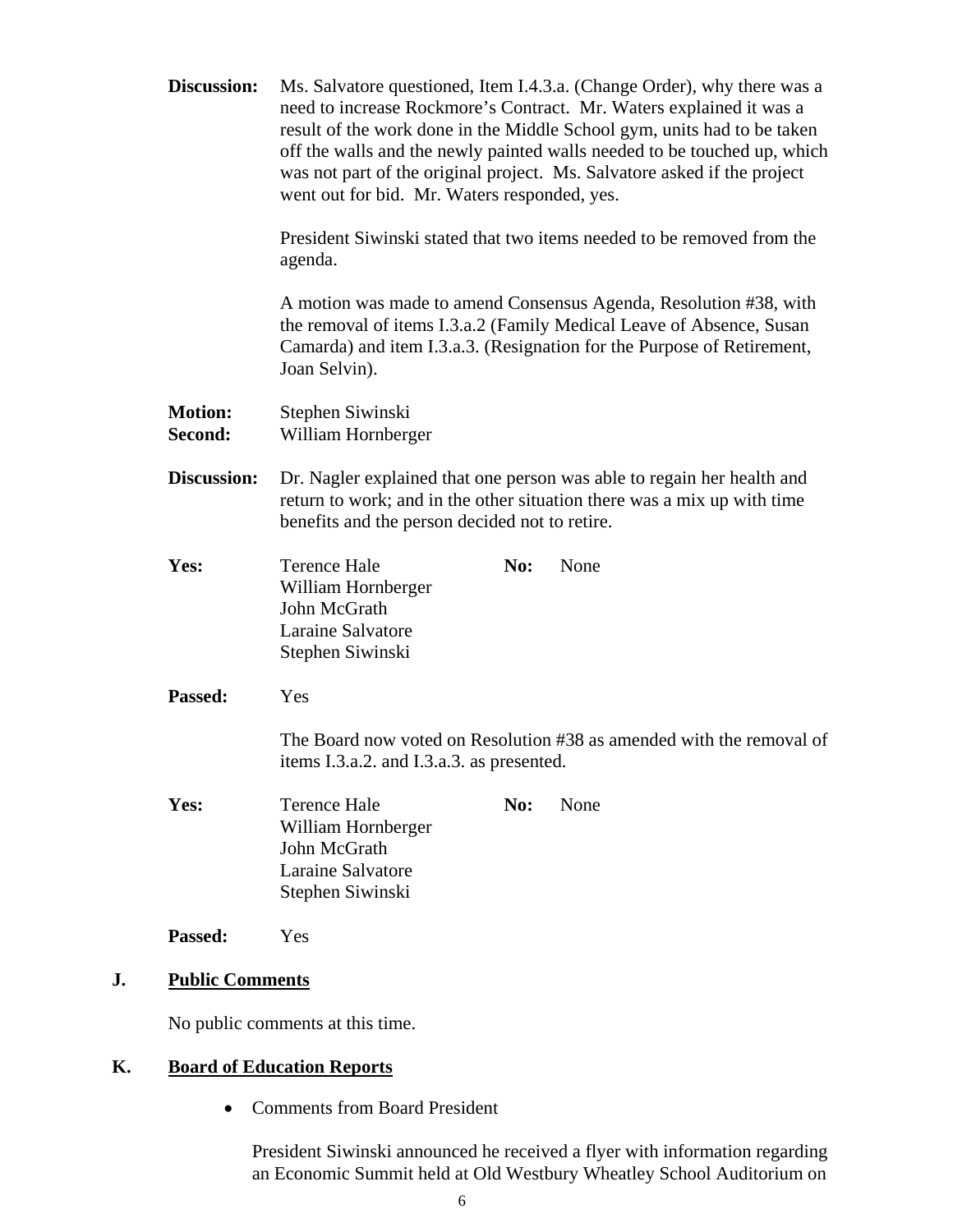January 12, 2009 at 6:30 p.m. Representatives around the State will be attending and the keynote speaker will be County Supervisor Suozzi and it is open to the public

- Board Committee Report
- Superintendent of Schools' Reports & Comments
	- o Superintendent Comments

The Superintendent of Schools wished everyone a Happy Holiday and New Year.

The Superintendent of Schools explained that the January 8<sup>th</sup> Board Workshop will focus on the ESL Program and Ms. Goffman will present it. Also on the agenda will be the tenure appointment of Mr. Larry Butti.

The Superintendent of Schools further discussed the following: Winter Concerts were well attended and excellent; will be meeting with Middle School staff, consultants, and an Environmental Physician to address concerns regarding the asbestos abatement taking place over the holiday break; he will also be attending the Economic Summit along with some of his colleagues; the Superintendent of Schools looks forward to a discussion with the Board in framing the context in building the 2009-10 Educational Plan and Budget; he met with several  $5<sup>th</sup>$  grade students at Hampton and asked *what makes a great school* and introduced one of those students', Alysia DiBenedetto, who stated to the Superintendent that she felt …*you cannot achieve anything without team work*.

o Educational Plan and Budget - - - Educational & Financial Planning Discussion with Board of Education

The Superintendent of Schools reported on the status of state aid reductions (Aid levels frozen at 2008-09 levels; proposal to eliminate STAR Program; school districts assume 15% of special education costs and the elimination of teacher center; impact to Mineola, \$661,270 (12.2% reduction in state aid)). The Superintendent of Schools discussed the following in preparation of the 2009-2010 Educational Plan and Budget: Goals (Increase cost effectiveness, maximize impact of tax dollars, frame current economic indicators into 5 year education & financial planning model); Objectives (Reduce expenditures-matching reductions in State Aid, discuss options for Board, relationship between budget-to-budget increases and tax levy increases and what the community can afford); Outcomes (Revise 5 Year Strategic Educational & Financial Plan by February 2009, plan to reflect educational needs of children, plan to define parameters for cost reductions); definition of State formula determines wealth (Commercial tax base); need for personal income and cost of living must be applied to Long Island districts to determine aid; illegal housing at its highest; a major item in Governor's budget proposal is a tax rate cap (4.1%); County submitted proposal to the Governor that states districts under 1,000 students should consolidate; the district anticipates losing 15% (\$900,000) in state aid; the district also anticipates increases in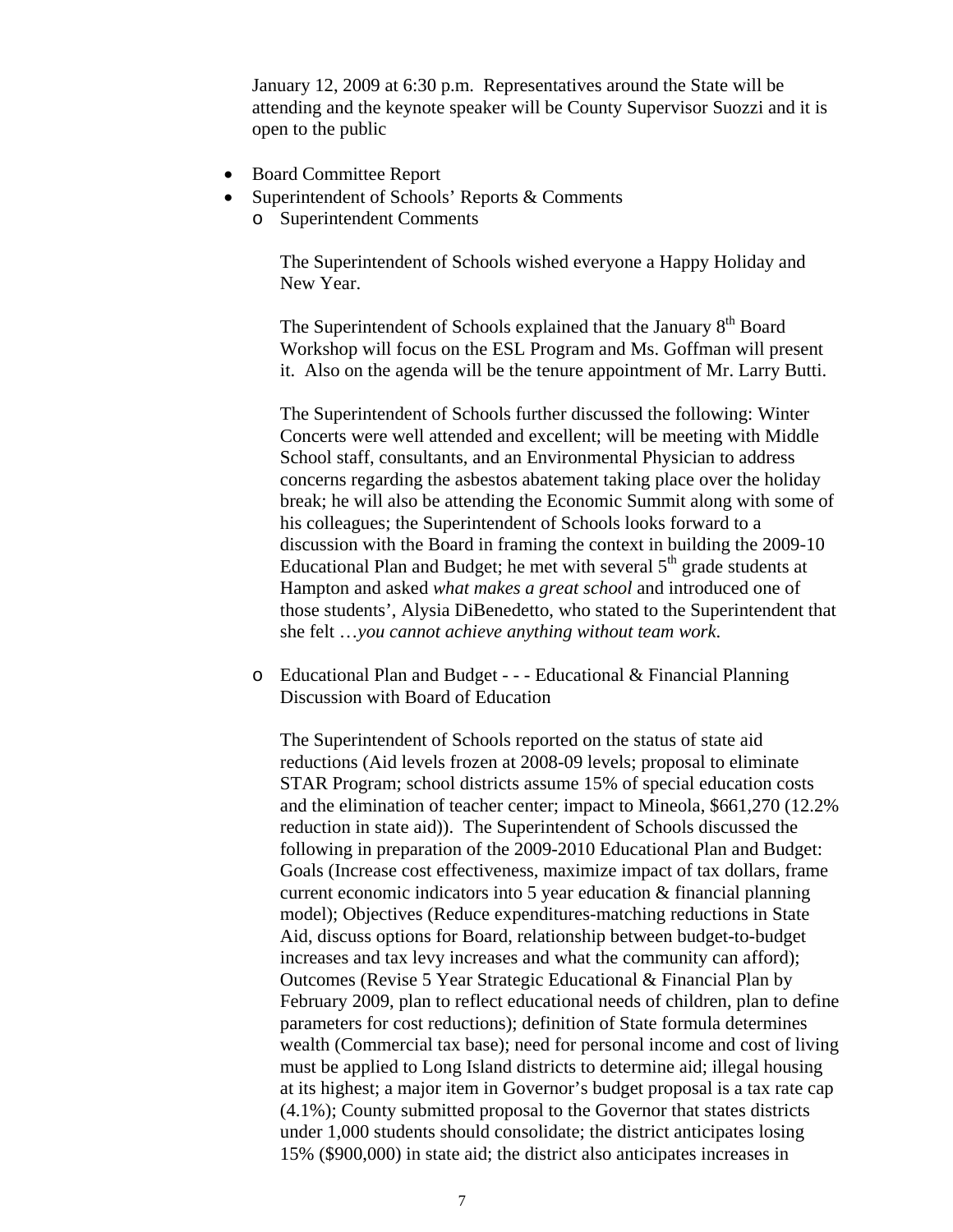retirement costs, and reductions in revenue due to investments; Board should prepare for 3 years of State Aid reductions.

Mr. McGrath requested clarification on building a budget that is close to a contingency budget where the district would not need to exceed the 4% cap. The Superintendent of Schools responded, yes and if the district were to build 3 consecutive budgets at 4% tax levy, the district would be under, very close to, or at the contingent rate.

Mr. McGrath inquired what would be the reduction in getting the district to a contingent budget. The Superintendent of Schools responded 2 million. The district has about \$900,000 as a one time expense reduction for the 2009-10 budget. They will be looking to reduce another 1.1 million for the 2010-11 budget. The Superintendent of Schools stated that TRS and health costs are not included because they are moving targets.

Mr. Hornberger discussed the 5 year blending of ERS and TRS and once the rates for 2008-09 and 2009-10 performances are established there will be large increases. The Superintendent of Schools responded that TRS will be established next December or January which will be a marker as to the cost.

Mr. Hornberger inquired what the district was currently paying for TRS and ERS. Mr. Waters responded that TRS costs approximately 3 million dollars and ERS is slightly less than a million. The Superintendent of Schools stated that in 2010-11 TRS and ERS might be double digits, but if market recovers you might see it go down.

Mr. McGrath needed clarification as to the double digits comment. The Superintendent of Schools responded that it was just a guess, he does not think it will get to 20.

The Superintendent of Schools stated that the Board needs to think strategically. Possibilities: Increasing transportation limits; vote in May gathering community input as to consolidation of schools; must be careful to strategically plan for reductions rather than one shot, due to the effect on programs.

Mr. McGrath needed clarification if the 1.1 million for next year includes TRS and ERS. The Superintendent of Schools responded just projected funding level, CPI added. Mr. Waters commented, factored in was a slight increase in TRS and salary increases.

The Superintendent of Schools also discussed: methods in drilling down expenses; think all the information today is real with potential increases; and under no circumstance build a budget beyond 4% tax levy; decision to maintain or consolidate schools; view reductions from 2 different contexts (Maintaining small schools and effects of what that would be in the budget and tax levy); outlined reductions until 2011-12 to get to a tax levy of less than 4%.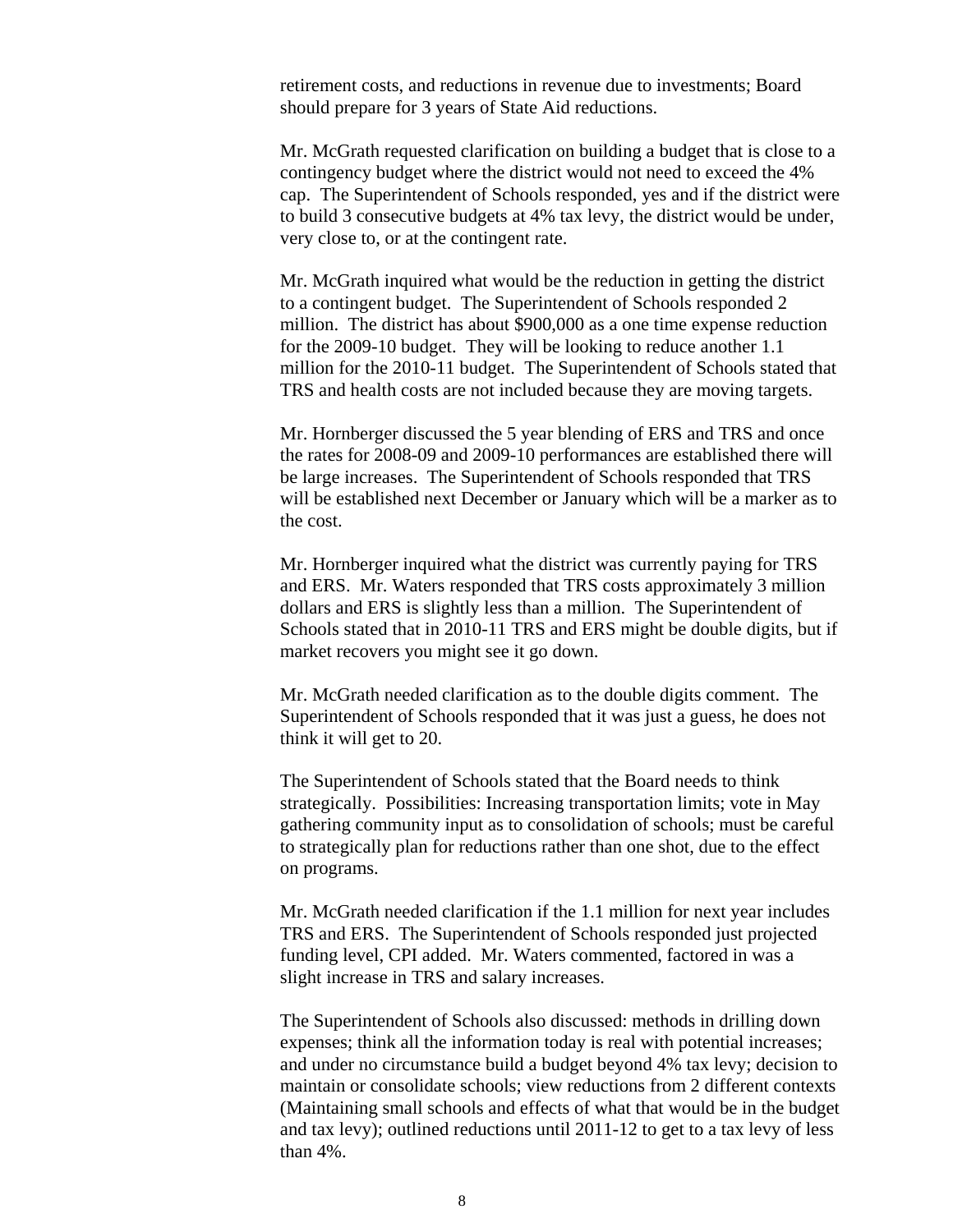Mr. McGrath commented that the Board is being asked to make decisions on educational programs in keeping the tax levy under 4%. The Superintendent of Schools responded yes and there were 3 different levels (Preserving quality of educational services; relationship between budget to budget increases; tax levy is what the community can afford). Mr. McGrath inquired when a discussion on quality educational services and 4% tax levy take place.

The Superintendent of Schools recommended not reducing too much in one year. Mr. McGrath and Mr. Hornberger inquired as to the contingency number. Mr. Waters responded 5.6% tax levy (2.3 million budget to budget increase). Ms. Salvatore inquired if that includes reimbursement aid being frozen for 2 years, and the district picking up 15% of Pre-K Special Ed. Mr. Waters responded that they are included in the State Aid numbers.

The Superintendent of Schools stated that a status quo budget translates into the current budget rolled over into 2009-10 with an adjustment of \$900,000 of expense side reductions (Includes reduction in State Aid) at a 5.32% tax levy increase. The Superintendent of Schools presented examples of non-mandated expenses (Pre-K, K-6 Art, School Nurse, Computer Teachers, IL positions, non-mandated support, increase of transportation limits, revise class sizes, guidelines with caveats for neighborhood schools, Kindergarten, K-6 Music, Librarian, Assistant Principal, Assistant Superintendent, no late buses); also possibly reducing capital upgrade budgeted line from \$500,000 to \$250,000.

Mr. Hornberger requested clarification about the number 3.9. Mr. Waters responded that contingency would be 5.6% and the budget-to-budget increase would be 3.9%. Dr. Nagler stated that contingency is based on budget-to-budget increase and if you had a tax levy cap you would always be under.

The Superintendent stated if the Board thinks the community can't afford a 4% tax levy the 2009-10 budget will need to be adjusted by an additional million.

Mr. McGrath inquired as to the type of equipment that would be cut to reduce a million dollars. The Superintendent of Schools responded noninstructional equipment, i.e. a truck.

Mr. Siwinski inquired if something could be added for the children, i.e. foreign language at the elementary level. The Superintendent of Schools responded that in this scenario, unless it is mandated, it is not included. The Superintendent of Schools responded if more than expected retirements were to occur, and the district had an extra FTE, the district could use that FTE because it was already budgeted. Ms. Salvatore commented that 80% of the district's budget is contractual. The district needs to expense side that. The children lose when on austerity. She has been asking Administration to look at positions within the district to do without, i.e. Assistant Principal, she is also interested in getting rid of the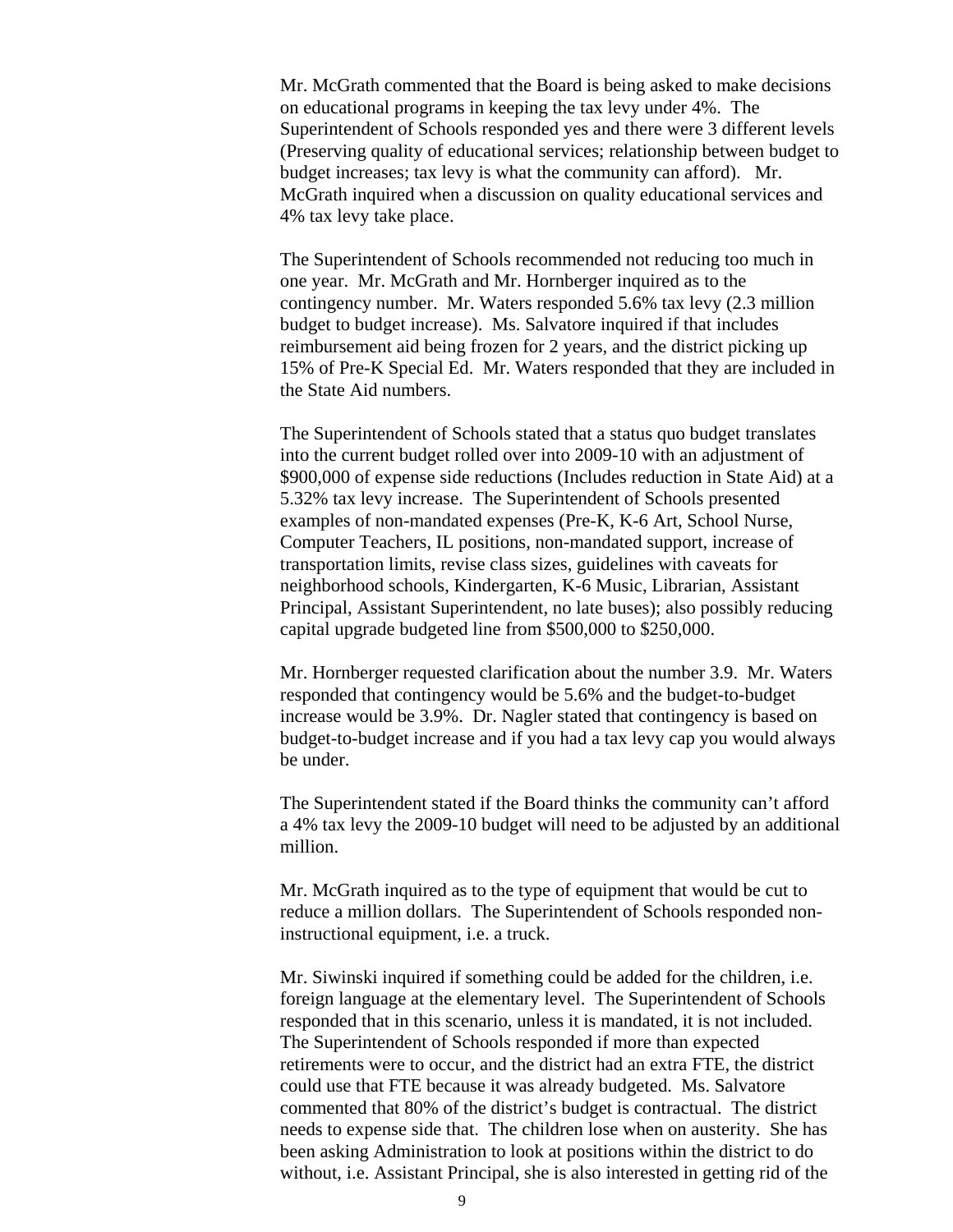parking lot. Ms. Salvatore referred to hiring a psychologist position last year adding to the 80%. Mr. McGrath responded that it was more cost effective to have the position. Ms. Salvatore asked for an explanation as to how it is more cost effective. The Superintendent of Schools responded that outsourcing was more costly than having employees perform the duties, even if it was for 10 years. Mr. Hornberger inquired as to what will be impacted to get to the 1.1 million in reductions. Mr. McGrath stated that it will be difficult to reduce a million dollars without having an understanding why he is doing it. If the community votes down 4%, programs will still need to be cut; what is the incentive. Ms. Salvatore requested clarification if under contingency, bussing is lost. The Superintendent of Schools responded, no.

Mr. Siwinski commented that he is not sure that by cutting an Assistant Principal and Computer Teacher, and Secretarial staff does not hurt students. The Superintendent of Schools responded that Administration will present what the impact will be. Ms. Salvatore commented that Dr. Nagler stated February and March are cut offs when employees need to be alerted. Mr. Siwinski stated the Board is challenging Administration to come back itemizing non-mandated items, their impact and cost. The Superintendent of Schools responded that direction is needed in planning for 2009-10, the district is going plan for expense side reductions to preserve the program and make it as cost effective as feasible. The Superintendent of Schools presented examples of drilling down expense side reductions line by line (Field trips, professional leave, professional development, Outward bound, intramurals, reduce clubs, eliminate sports, eliminate high cost extra-curricula, eliminate Regents Prep (outsourced), reduce supplies, materials & equipment, reduce capital upgrades, conferences, BOCES cultural arts, before & after school programs, late buses, reduce extracurricular activities).

The Superintendent of Schools inquired of the Board if they want him to tier it out to other budget years. Mr. Siwinski responded that it would be in the form of a financial plan and sitting Boards will vote on it. Mr. McGrath requested contingency scenarios as well. Mr. Hornberger stated he wishes to see long term plans. Mr. McGrath agreed, on a multi-year basis.

Mr. Siwinski asked for a sense of the Board to postpone a decision to close schools for another year. The Superintendent of Schools responded that he does not think a decision can be made now. Mr. Siwinski stated that to push that decision off to next year. Mr. Hornberger inquired no change from school building perspective. If it were to be done right now it would be a short window. He is in favor of reconfiguring the district in order to benefit the children through equity in programs and keeping the same class sizes. Ms. Salvatore stated the discussion must proceed throughout the year. The Superintendent of Schools responded that at the business meeting in January he will prepare a budget reduction plan for 2009-2010 and tier it down, 2010-2011, 2011-2012 as if a consolidation, and as if to maintain small schools. Mr. Siwinski stated the Board has until April first if teachers are to be let go. The Superintendent of Schools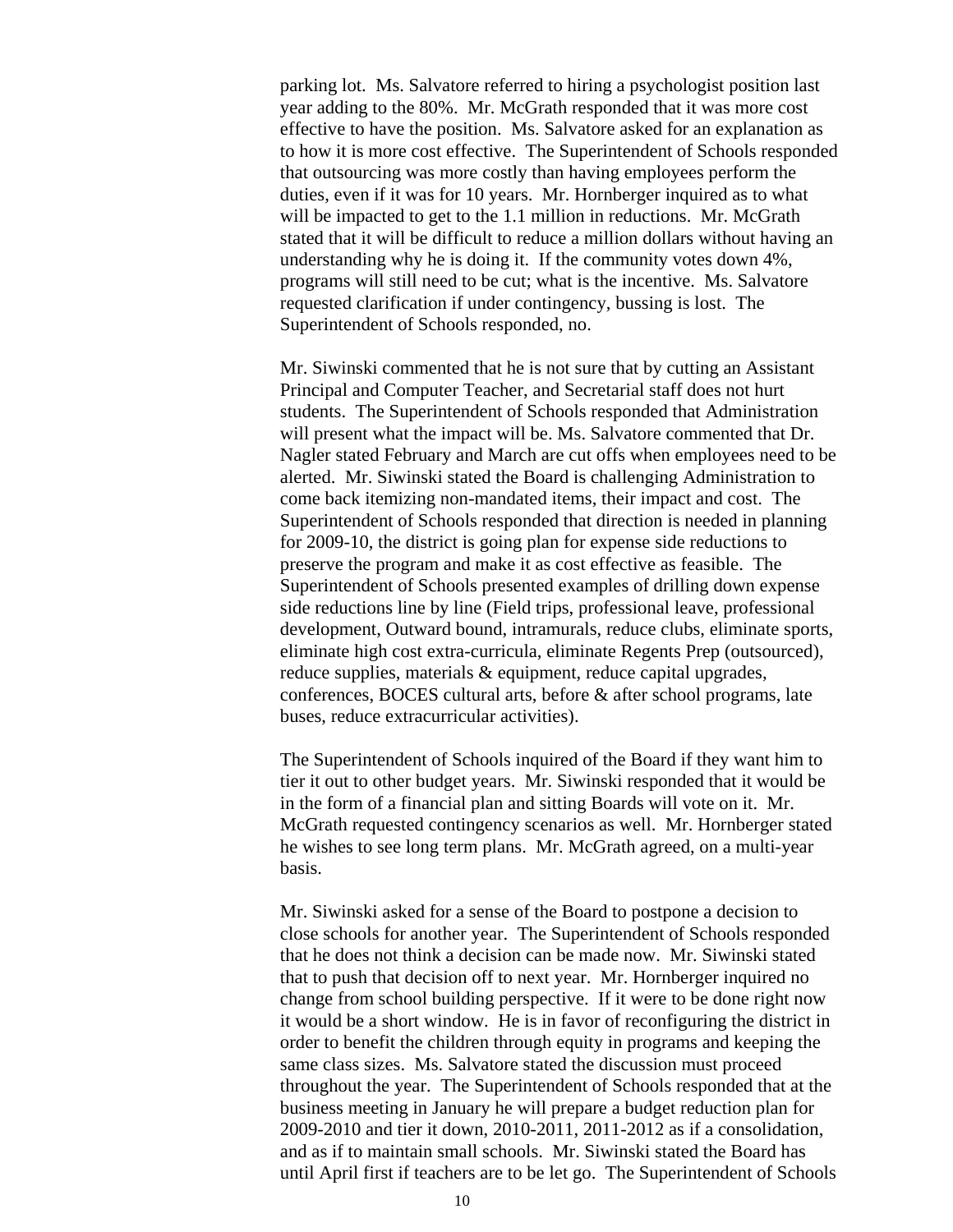stated that the teacher notification piece, as long as we notify them, does not necessarily mean they will be expensed, which will be a last resort.

The Superintendent of Schools stated that the district is in a good position in terms of the budget.

A motion was made to open up the discussion to the public.

| <b>Motion:</b><br>Second: | Laraine Salvatore<br>William Hornberger                                     |     |              |
|---------------------------|-----------------------------------------------------------------------------|-----|--------------|
| Yes:                      | Terence Hale<br>William Hornberger<br>Laraine Salvatore<br>Stephen Siwinski | No: | John McGrath |

**Passed:** Yes

Public comments were as follows:

- $\triangle$  A resident noted that the Board did not give any direction as to which of the 4 remaining scenarios would be used in formulating a budget. Mr. Siwinski responded that some of the scenarios require construction, probably scenario 1 or 2. The Superintendent of Schools outlined the various scenarios and stated that creating a more diverse plan not requiring capital upgrades. Mr. McGrath would like to know what the household cost would be. The Superintendent of Schools stated \$6.00 per month. Mr. Hornberger stated that due to salary increases he feels it would be more than \$6.00. Mr. Siwinski inquired as to what was involved in a retirement incentive. The Superintendent of Schools responded there is a breakage point in terms of retirements and rehires. If the position is not filled, savings on salary and benefits. Mr. McGrath inquired which building(s) is at the top of the list if closed. The Superintendent of Schools stated Cross. The Superintendent of Schools stated that is a decision that needs to be addressed if the economy worsens. The Superintendent of Schools also stated that if Cross Street were to close Administration would have to redistrict 3 buildings to get a balance. This is not a proposal.
- $\triangle$  A resident spoke about clustering schools and that closing the largest school and distributing the students to the remaining buildings would maximize the capacity of all the buildings.
- $\triangle$  A resident stated that she was glad to hear that the Board was still open to closing schools. She would like to hear more about the educational impact and would have a problem voting if nothing was accomplished. The Superintendent of Schools stated that they will be prepared to speak about the educational impact at the January meeting.
- A resident inquired if Administration had a number for possible teacher retirements. The Superintendent of Schools responded that it will be a topic the Board will be discussing.
- A resident inquired if Atronix was paid for work they performed. Dr. Nagler responded, no.
- A resident inquired about the asbestos abatement work, testing, and the cost. Mr. Waters responded \$30,000.00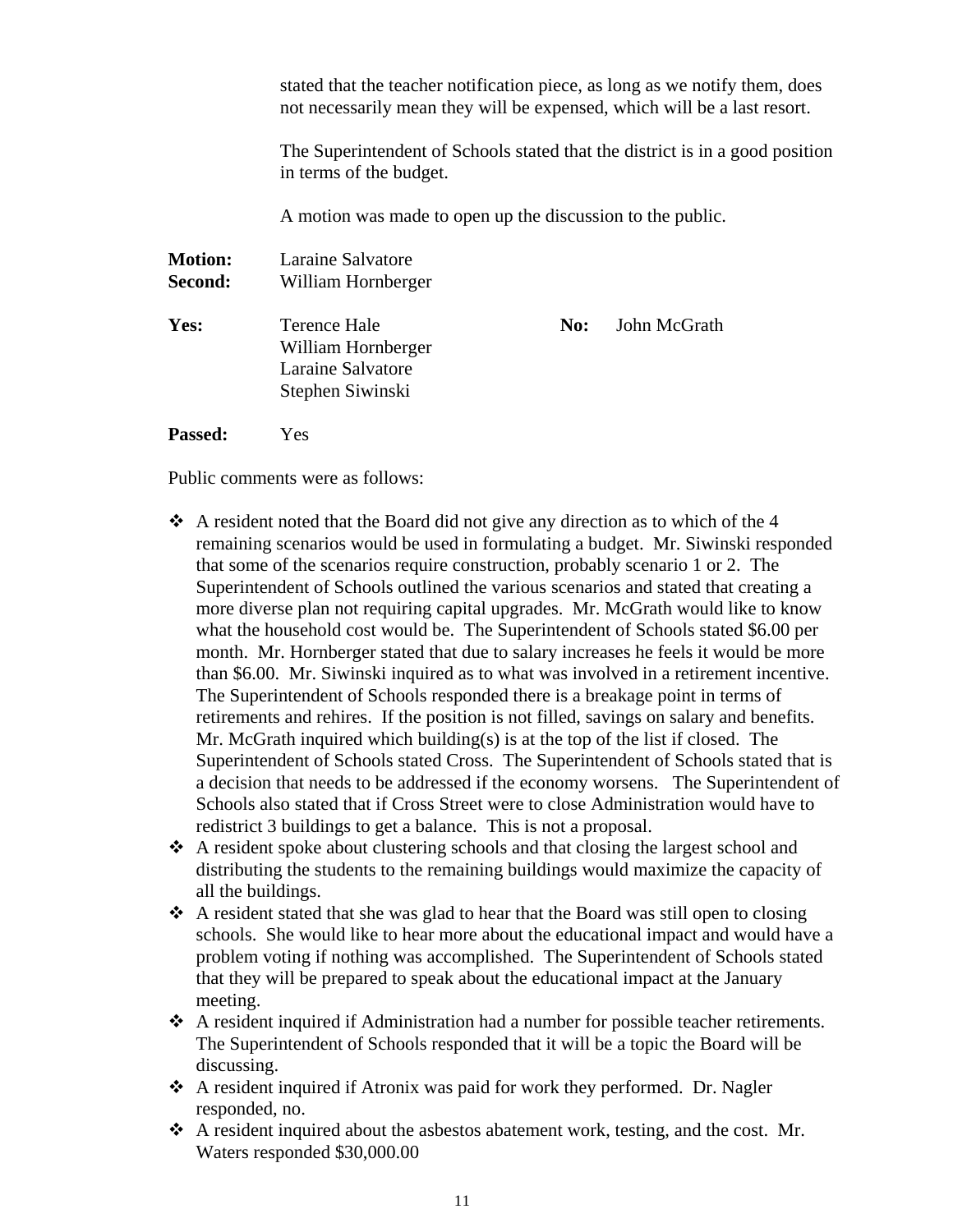$\triangle$  A resident inquired if closing schools was off the table for this year. The Superintendent of Schools responded that he understands the decision will be made next year for 2010-2011 school year. The resident inquired if all students will be going to their home school next year. The Board responded, yes. The resident commented that you cannot put numbers on priceless things like the kids.

The Superintendent of Schools asked the Hampton  $5<sup>th</sup>$  grade student, Alysia DiBenedetto how the Board Meeting was this evening. She gave a thumbs up sign.

- Table Reports
	- o Capital Updates
	- o Finance and Operations Report
		- Monthly Financial Report
		- Building & Grounds Report
			- Building Usage
			- Vandalism
			- Work order status
		- Transportation Report
- Special Reports

\*Public Questions - Board Committee Reports; Student Organization Report; Superintendent's Report; Table Reports (All Finance & Operation Functions); and Special Report

## **L. Executive Session**

At 9:12 p.m. a motion was made for the Board of Education to go into executive session to discuss a proposed, pending or current litigation in the matter between Licopoli and Salvatore.

| <b>Motion:</b><br>Second: | Laraine Salvatore<br>William Hornberger                                                     |     |      |
|---------------------------|---------------------------------------------------------------------------------------------|-----|------|
| Yes:                      | Terence Hale<br>William Hornberger<br>John McGrath<br>Laraine Salvatore<br>Stephen Siwinski | No: | None |

**Passed:** Yes

At 9:34 p.m. the Board returned to open session.

## **M. Adjournment**

At 9:34 p.m. a motion was made to adjourn this meeting of the Board of Education.

| <b>Motion:</b> | John McGrath |     |             |
|----------------|--------------|-----|-------------|
| Second:        | Terence Hale |     |             |
|                |              |     |             |
| Yes:           | Terence Hale | No: | <b>None</b> |